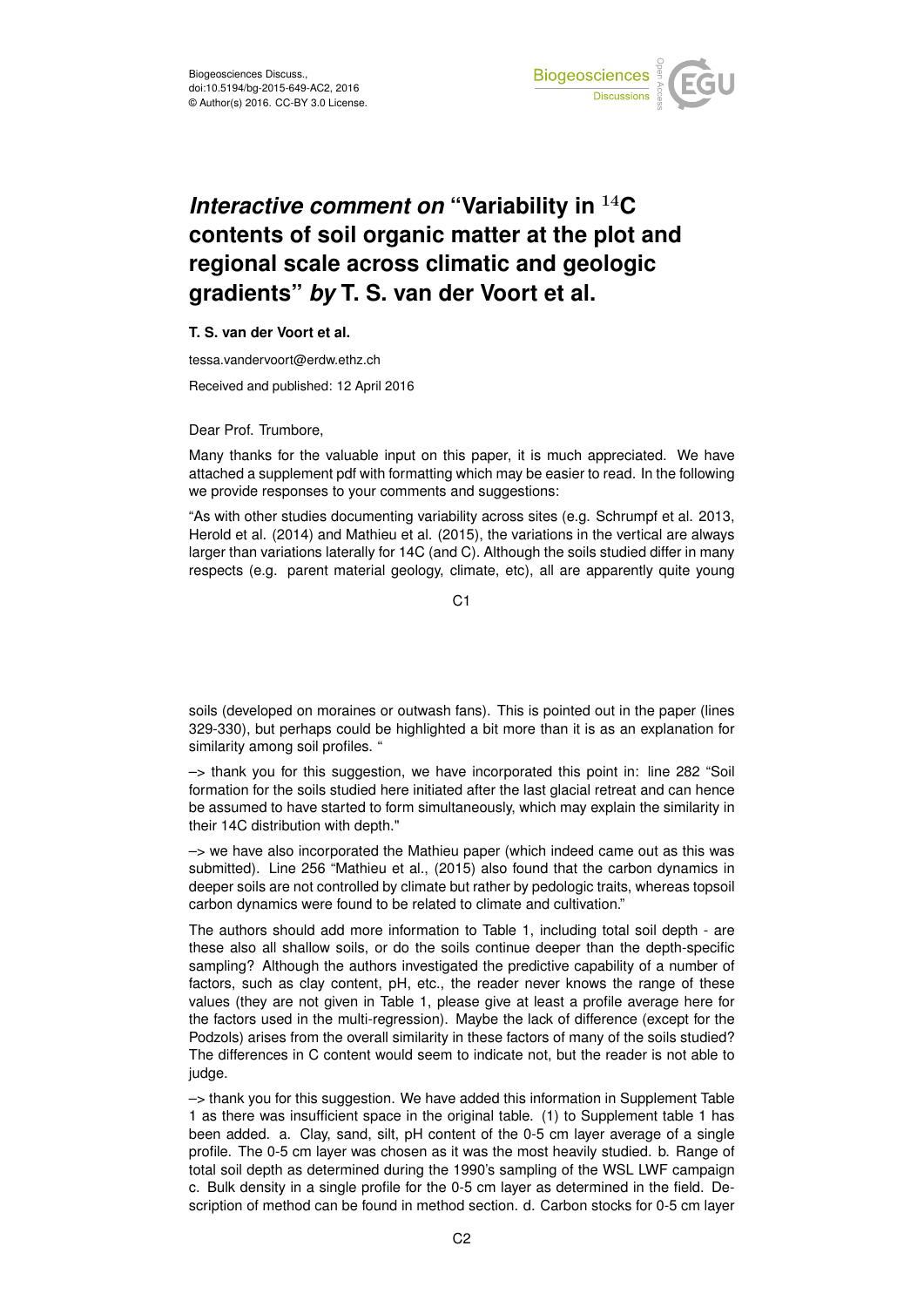calculated by multiplication of density (gsoil/cm3)  $\times$  carbon concentration (gC/gsoil)  $\times$ layer length  $(cm) = (gC/m2)$ . This data was not included initially because the bulk density measurements were derived from single profiles. But as you requested we now added it. The bulk density method is now described in the methods section:

Line 89 "These samples were taken using steel cylinders of 1000 cm3 volume (for layers with a thickness of at least 10 cm) or 458 cm3 volume (for thin layers with less than 10 cm thickness). Volumetric samples were dried at 105 ◦C for 48 hours minimum until the resulting mass remained constant. The density of the fine earth was determined based on oven-dried volumetric soil samples and sieving the samples in a water bath to quantify the weight of stones >2 mm. The volume of stones was calculated by assuming a density of 2.65 kg/m3 for stones (Walthert et al., 2002)."

Also, although all of these are forested sites, is there any evidence that they were previously unforested (e.g. Ap plow layers)?

–> thank you for this suggestion, these sites have been forests for at least several hundreds of years (Gosheva et al., in prep, personal communication) as shown in older Swiss maps. Furthermore, the sites in the WSL LWF campaign are specifically selected to be mature forests (LWF).

A second issue that affects variability is something like the presence or absence of earthworms (for example, these tend to be found in Cambisols but not in Podzols, and they also affect the thickness and age of C in the litter layer. The 'biota' state factor includes in-soil fauna, it could account for some of the differences in variability among the different soil types. Normally such things are noted in profile descriptions, and are semiquantitative; nonetheless they may be important.

 $\rightarrow$  thank you for this suggestion. We found information on soil biota in some of these sites that we were previously unaware of (Ernst et al., 2008), and have incorporated this suggestion:

C3

Line 271: "Furthermore, the presence of soil fauna (earthworms) at some sites (Bettlachstock, Schaenis, Lausanne, Alptal, Visp and Novaggio) may also complicate the response of carbon cycling to climate due to physical reworking and transport (Ernst et al., 2008)."

Line 325: "Ernst et al (2008) described the presence of earthworms in the Gleysol and Cambisol, but not in the Podzol. Because of constraints on the dataset size, no conclusive quantitative relationship can be established, but we hypothesise that the ubiquitous presence of in-soil fauna and associated transport activities would contribute to an overall increase in homogeneity rather than heterogeneity."

Similar findings regarding similarity of vertical profiles of 14C in different soils were obtained by Mathieu et al 2015, which came out around the time this was submitted; while 14C characteristics are similar at the surface, deeper soils reflect the influence of soil order (something that can be related to geology and vegetation/climate regime and time together). However, that study used global soils, and mixed in with soil order is soil age (there are not young oxisols, or old inceptisols).

 $\rightarrow$  Thank you for this suggestion, the Mathieu paper indeed came out as this manuscript was submitted, we have incorporated it as stated above. Line 256 "Mathieu et al., (2015) also found that the carbon dynamics in deeper soils are not controlled by climate but rather by pedologic traits, whereas topsoil carbon dynamics were found to be related to climate and cultivation."

A more comparable study to this one would be Schrumpf et al. 2013, which is cited here but it would be interesting to compare their estimates of spatial variability with yours (as a function of depth).

–> Schrumpf et al. (2013) HF and oLF values fall within the same ∆14C range the profiles measured in this paper (Fig.8). Because the Schrumpf et al. (2013) paper only refers to values of the fractions and in this current paper only bulk is concerned, we chose not to include a direct comparison. We will be sure to include this information in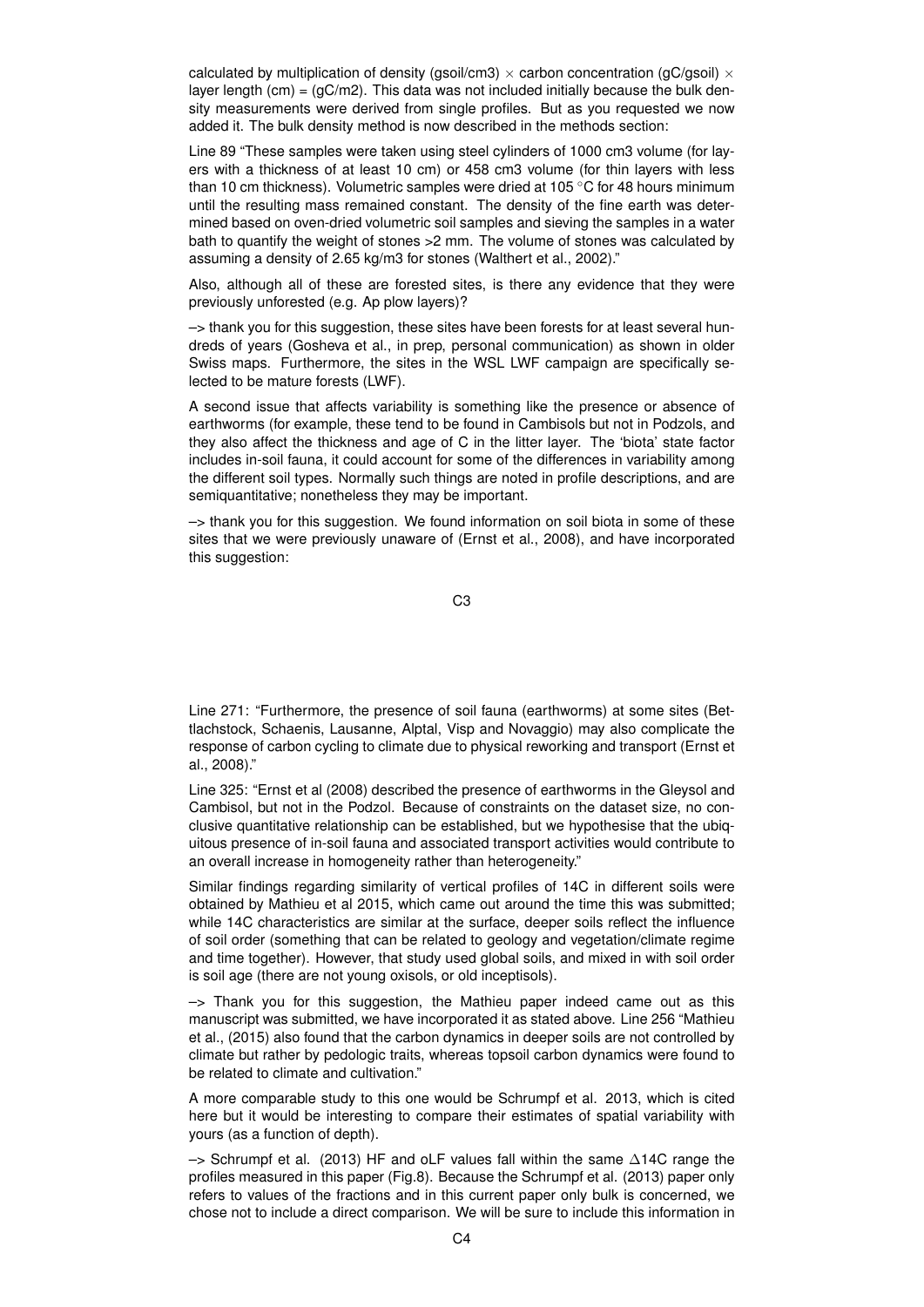planned future papers that include fraction-specific radiocarbon data.

The use of %C as the metric for C content is problematic, especially in litter layers, which can have highly variable bulk density. Is there information to report carbon density gC cm-2 for each of the depth intervals?

 $\rightarrow$  (1) Although this is not part of the normal WSL LWF database, we were able to acquire information of the approximate litter layer bulk density, and we have now included it in Supplement Table 1. (2) Additionally, we have added estimated carbon stocks (N.B., the bulk density is determined based on a single profile proximal to the plot where samples described here were collected), and have included them in the linear mixed effects models. (Supplement Table 1, extended Table 5, 6)

Line 119. Were samples stored in glass jars or paper bags?

–> Samples in the WSL Pedotheque are stored in plastic containers. This has been incorporated: lines 64-65: "The LWF sites are all located in mature forests and samples were collected in the during the 1990s and have been stored in plastic containers (Innes, 1995)"

Lines 150-155. If the 14C signature of bulk C was above the contemporary atmosphere 14C, there will be two solutions (two values of k) that can reproduce that value with a single pool model. Which one did you choose, and what reasoning did you use to decide? This needs to be described in the paper.

 $\rightarrow$  This is a very good point. In the cases where two options were possible we chose the option which corresponded with the turnover estimates of the layers above and below, as we assume deeper soil layers to always have slower turnover than shallower soil layers: Line 135 "For the 0-5 cm topsoil layer two MRT were frequently possible, in which case it was assumed the true MRT value of the deeper layer is the one that exceeds the MRT value of the accompanying litter layer, as carbon turnover rates decrease with increasing soil depth."

C5

Line 172. When you say variables such as clay content, pH, etc were taken as "fixed effects", does that mean you used some profile-averaged value in statistical comparisons? I found this description confusing, can you make it clearer? Also, please give the values for pH, clay, etc in Table 1. If available, cation exchange capacity might also be a useful variable.  $\rightarrow$  This indeed required clarification. First, we used the clay and pH values measured for the layer depth interval identical to that which was measured. Hence, it is not a profile average but sample-depth specific value. We have clarified this in the text: line 156 "The compositional parameters (e.g. clay, pH) are depth interval-specific."

 $\rightarrow$  w.r.t. cation Exchange capacity: We found more ancillary data that we were previousy unaware of, from which we calculated the CEC (after Blume et al (2002), Lehrbuch Bodemkunde chapter 5) and have now included that in the linear mixed effect models analysis.

Line 271. Schrumpf et al. (2013) found a relationship between the slope of the radiocarbon-depth relationship and dithionite extractable Fe; Herold et al. (2014) also found that Fe(d) was a good predictor of C content. This indicates that a common stabilization mechanism may be operating across their soils, which could also be an explanation for the similarly of depth profiles. Is there any similar measure for these soils (even cation exchange capacity, which is more frequently measured than Fe(d))?

–> We also found ancillary data for Fe and other metals (Fe, Al) extracted by HNO3. within the WSL LWF database for this, and have included it in the linear mixed effect model. However, only in the 0-5 cm layer the linear mixed-effect model indicates a significant positive relation between ∆14C and Fe content, for all other depths the correlation is not significant.

Line 293-4. The link of 14C to MAP as reflecting waterlogging is a bit speculative at the larger spatial scales, though you do have possible evidence from the intra-site variability in soils that have evidence of redox variability (e.g. Figure 6). But at larger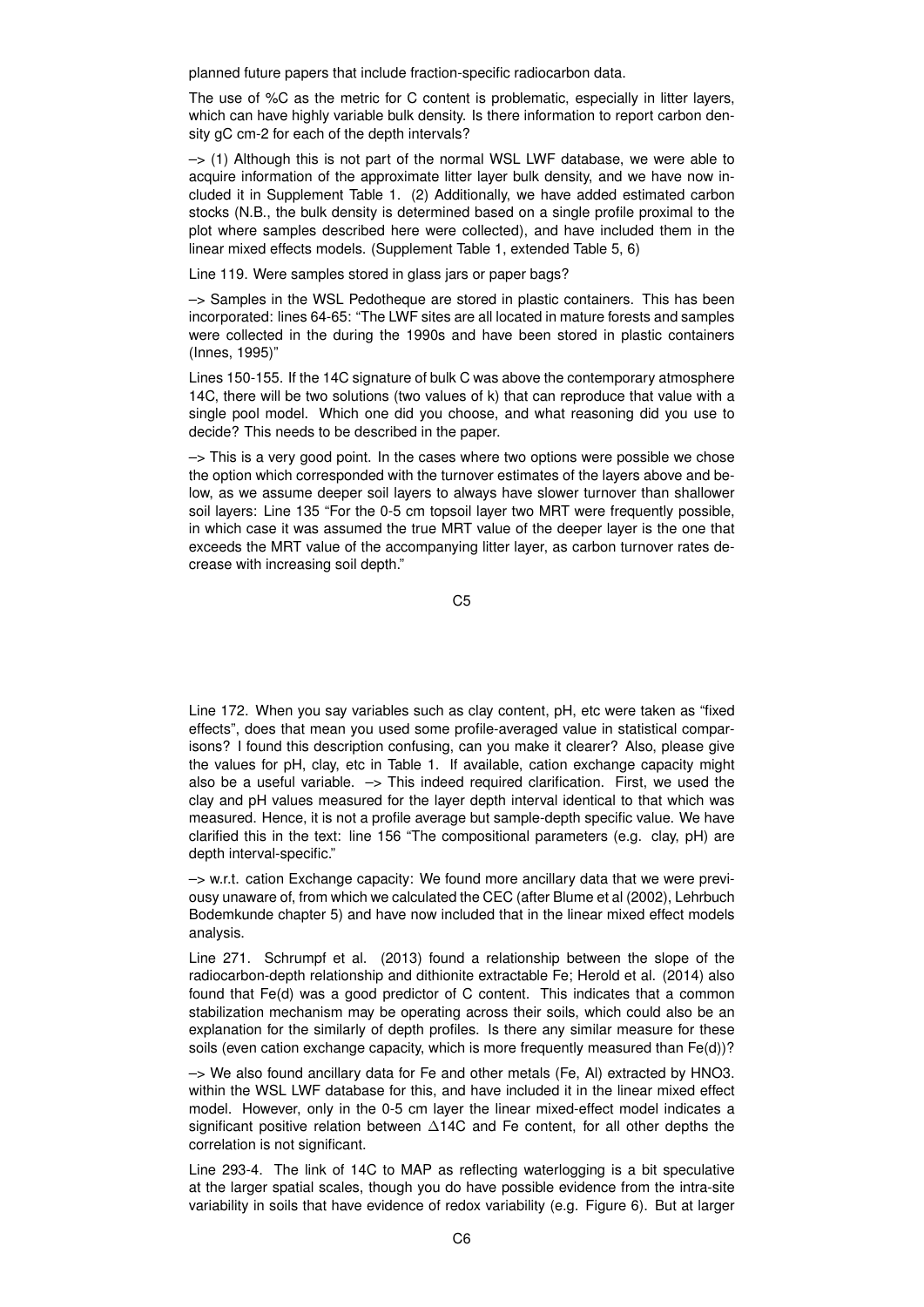spatial scales, would not clay content be expected to be related to drainage (e.g. does this relationship trace to Gleysols and Stagnosols?)

 $\rightarrow$  Since we only have two sites to compare in this context we feel that we cannot test this, but we adjusted the wording to more accurately reflect the nature of the statement. Line 258 "The strong negative Spearman correlation of ∆14C and MAP at 10-20 cm depth implies a slower turnover that could potentially be caused by increased waterlogging or anoxic conditions induced by higher precipitation."

The next lines, about relief, are also a bit speculative. How was "relief' reported in Table 1 determined? At the microtopographic scale, or the macrotopographic scale? While I agree it may indicate something about erosion in general, it may also be correlated with other factors like parent material, temperature, etc. You need a separate measure (e.g. 137Cs) to say something like this definitively.

 $\rightarrow$  The slope in table 1 was determined on a scale of the larger WSL LWF sites, i.e., several tens of meters in both directions.  $\rightarrow$  The relief of two sites (Lausanne, lowest variability and Beatenberg, highest variability) have been monitored and the curvature of the larger area has been calculated using ArcGIS. This information was not available for Alptal. From this we can quantitatively observe that the degree of variability varies significantly. The surface in the Lausanne plot hardly has any curvature whilst Beatenberg has strong irregular microtopographic oscillations. This will be added to the supplemental documentation. Line 303. Typo, should be "noted" incorporated

I did not understand lines 304-305: "but when assuming a steady state system, it is reasonable to assume that the speed of incorporation of carbon and hence turnover is directly related to carbon stocks." Do you mean the larger the C stock the faster the turnover should be (e.g. as it is with soil depth, most C and fastest C at the surface?) or do you mean the more 'standard' sense, of largest stocks having overall slowest turnover (e.g. integrating low C concentration over the large volume of deep soil means it has the largest stock, which is associated with slowest turnover). This is a place

C<sub>7</sub>

where it is important to give C stocks, not just concentrations.

 $\rightarrow$  This issue was addressed by adding the C stocks. We have clarified the formulation. We meant the "standard" sense, i.e. that larger stocks are associated with slower turnover. Furthermore, the Spearman correlation between MRT and C stocks in the Litter layer gave a strongly significant positive relation (0.77\*\*) indicating that larger stocks are associated with a higher MRT thus slower turnover. This will be incorporated into the results section. Line 275 "in a steady state system it is reasonable to assume slower turnover is coupled to larger carbon stocks".

Line 334 "the relative independence on climatic parameters may persist in deeper soils" However, you did have a relationship with MAP – which could indicate some kind of effect of redox-related stabilization (see above). Overall, stabilization mecha- nisms appear to operate on similar timescales, independent of the amount of C being stabilized?

 $\rightarrow$  This is a valid point. We have adjusted the wording to fit more appropriately: line 309: "the relative independence on temperature and primary production may persist in deeper soils" This paper does not provide a detailed discussion on stabilisation mechanisms, as it focuses on  $\triangle$ 14C and less, for instance, on organo-mineral interactions, but in future work are seeking to also examine this.

The discussion of microtopography is a little frustrating for the reader to follow, as there is never really a good definition of what the authors mean by it. We can visualize 'hummocks' and 'hollows', but can their spatial dimensions be better quantified? Were they really traceable to tree-throw? Or perhaps (in young soils) to variations in the underlying till structure (e.g. the presence of a large underlying boulder)?

 $\rightarrow$  Thank you for the suggestion: (1) The description for the Gleysol is as quantitative as possible, with descriptions of mound/depression height and width of the mounds and depression. Unfortunately, no ancillary data is presently available. We agree that could be better to have radar images of the surface, but acquiring that is beyond the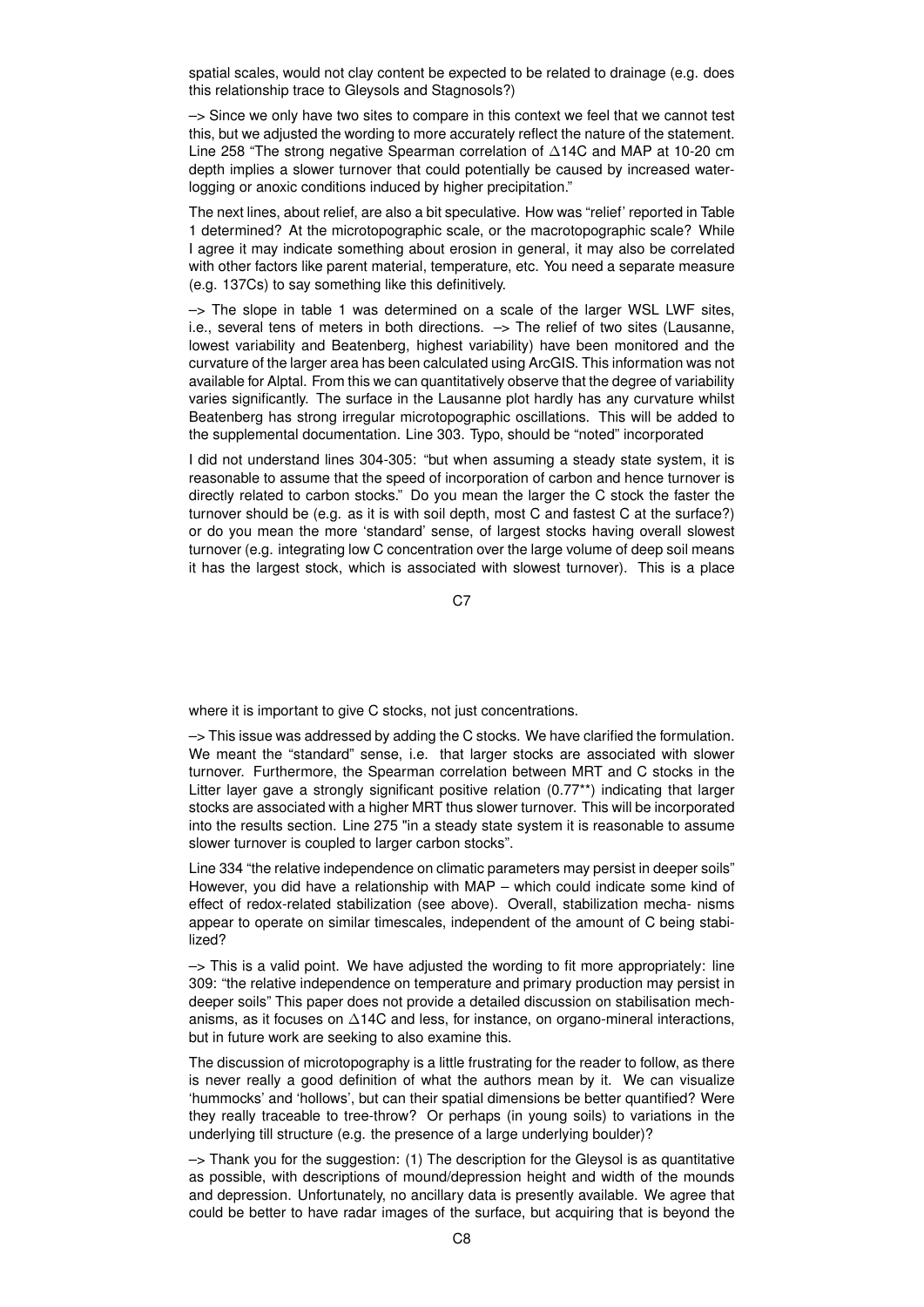scope of our present project. (2) For the Cambisol and Podzol we have curvature plots, which have been added to the appendix. (3) Tree-throw has been observed visually in the field. (4) We do not think variations in till structure play a role as we took numerous cores in 2014 from the same sites and did not see any significant structural variation. Again, however, we can only provide a qualitative indication.

Lines 374-378. How were the semivariograms constructured? Did you try to use a specific depth (e.g. 0-5 cm) or integrated depth profiles (e.g. kgC m-2, or C-weighted mean 14C)? Would it make a difference? (perhaps soil depths also vary, but this was not captured in your sampling scheme..)

 $\rightarrow$  The Semivariograms were only for the 0-5 cm interval because available spatial variability data was most abundant for that depth. For deeper samples, we do not have sufficient data, but this would certainly be interesting to look into in the future.

Lines 386-7. Soils subjected to fluctuating redox conditions might be expected to overall cycle C faster (if the major stabilization mechanisms have to do with Fe-oxides). Also, sampling across mottles (reduced and oxidized Fe) can mix C of quite different ages (see Fimmen et al. 2008)

 $\rightarrow$  Thank you for the helpful suggestion. Indeed, Fimmen et al (2008) found a positive correlation between changing redox conditions with an increase in C breakdown (especially when Fe is high such as in this site). In our case the intermediate system (mottled) has the oldest signal, which assuming the results of Fimmen (2008) are true, would indicate that this system would be under more stable redox conditions, as opposed to the stronger depression. From the topography and groundwater flow, we can only suppose that the deeper the soil the more permanently it would be submerged, i.e. we would expect the deepest soil to have the most stable redox conditions. However, we do not know enough about the groundwater flow to make any conclusive statements. We do not think it is likely to be a local mottled/non-mottled effect, as the sample is the average over a depth interval and several cores. Given the Fimmen et

 $C9$ 

al. (2008) results are inconsistent with our results, and that our evidence is too inconclusive to go against their conclusions, we have left this discussion out of this present contribution.

Line 390. "Overall, the geochemical characteristics..." You have mentioned only one indicator, the C/N ratio. This is a good indicator of decomposition in organic layers, but I am not convinced it is so good deeper in the mineral soil (though you are mixing different stabilization mechanisms together, low-density and mineral-associated material). It would be nice to have some factors that more directly relate to stabilization mechanisms themselves (e.g. cation exchange capacity, or surface area; see Lawrence et al. 2015).

–> CEC has been included in the Supplemental Table 1. Unfortunately surface area information is not available, for future work we try to acquire this information.

Lines 408-9. "the speed of C incorporation may be relatively insensitive to changing climate conditions" However all soils had bomb  $C - so$  the speed of C incorporation is relatively fast overall; it is just that it is similarly fast. –> Good point, we have adjusted the wording: line 368 "the speed of C incorporation may be similar and hence relatively insensitive to changing climate conditions."

Also, you do have evidence of sensitivity in the factors that create microtopography (erosion/redox variation) both of which can change with climate conditions. Indeed, potentially, with changing climate, extreme weather events like storms and droughts could be more commonplace, which in turn could induce stronger microtopography by forming rills etc. This remains very speculative however, and from the available data we cannot really say what effect that would have on the long-term cycling of soil carbon, except to point out that increased extreme events may increase erosion. As this remains speculative, we have not incorporated this discussion into the paper. Obtaining data pertinent to this question this would be a valuable line of future research.

Figure 3. Error bars for the vertical axis (%SOC) are not visible – are they small or just